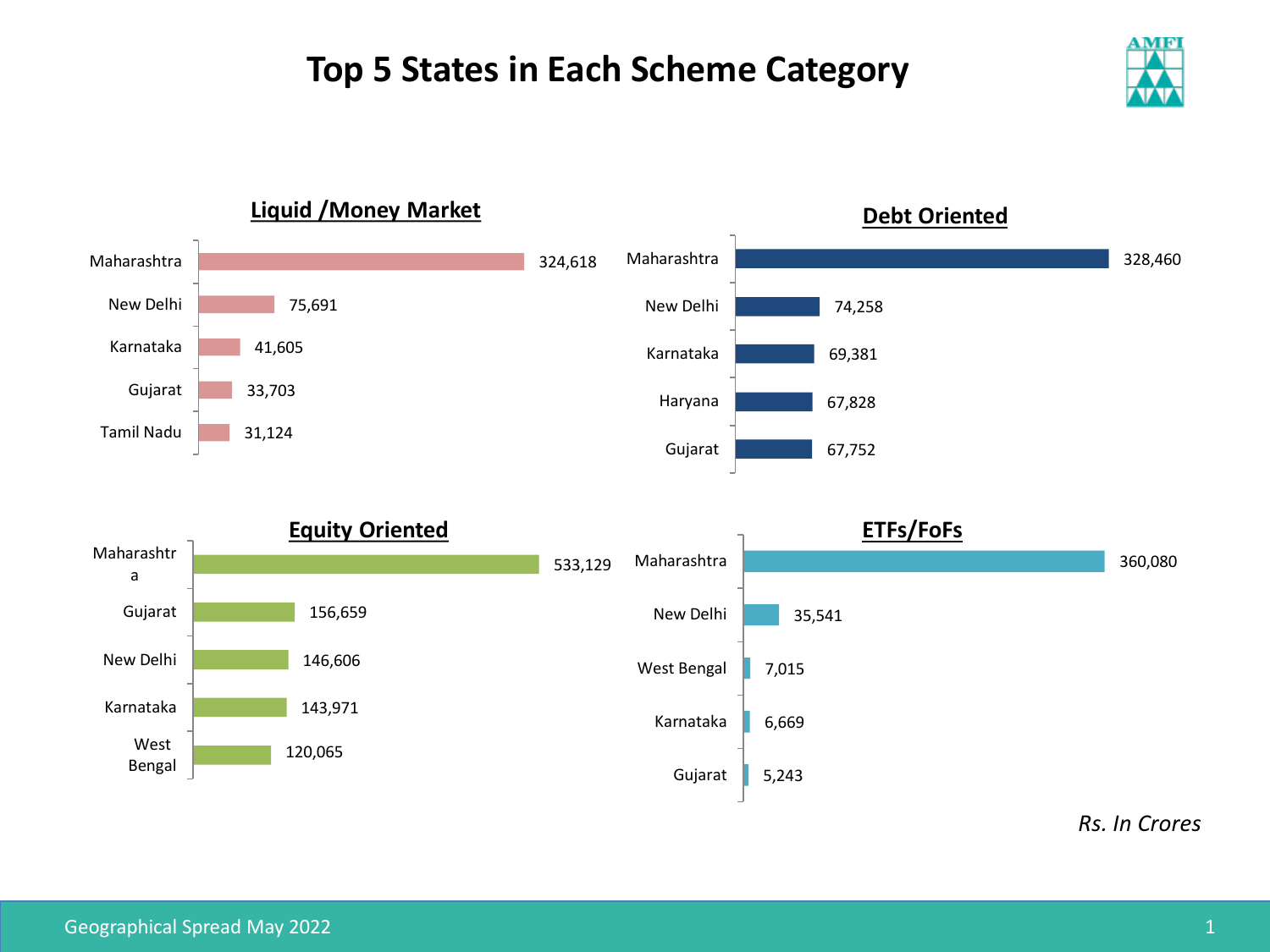## **Top 20 States – AuM Composition**





% share of the top 20 states in the total industry AUM is indicated in brackets next to each state respectively.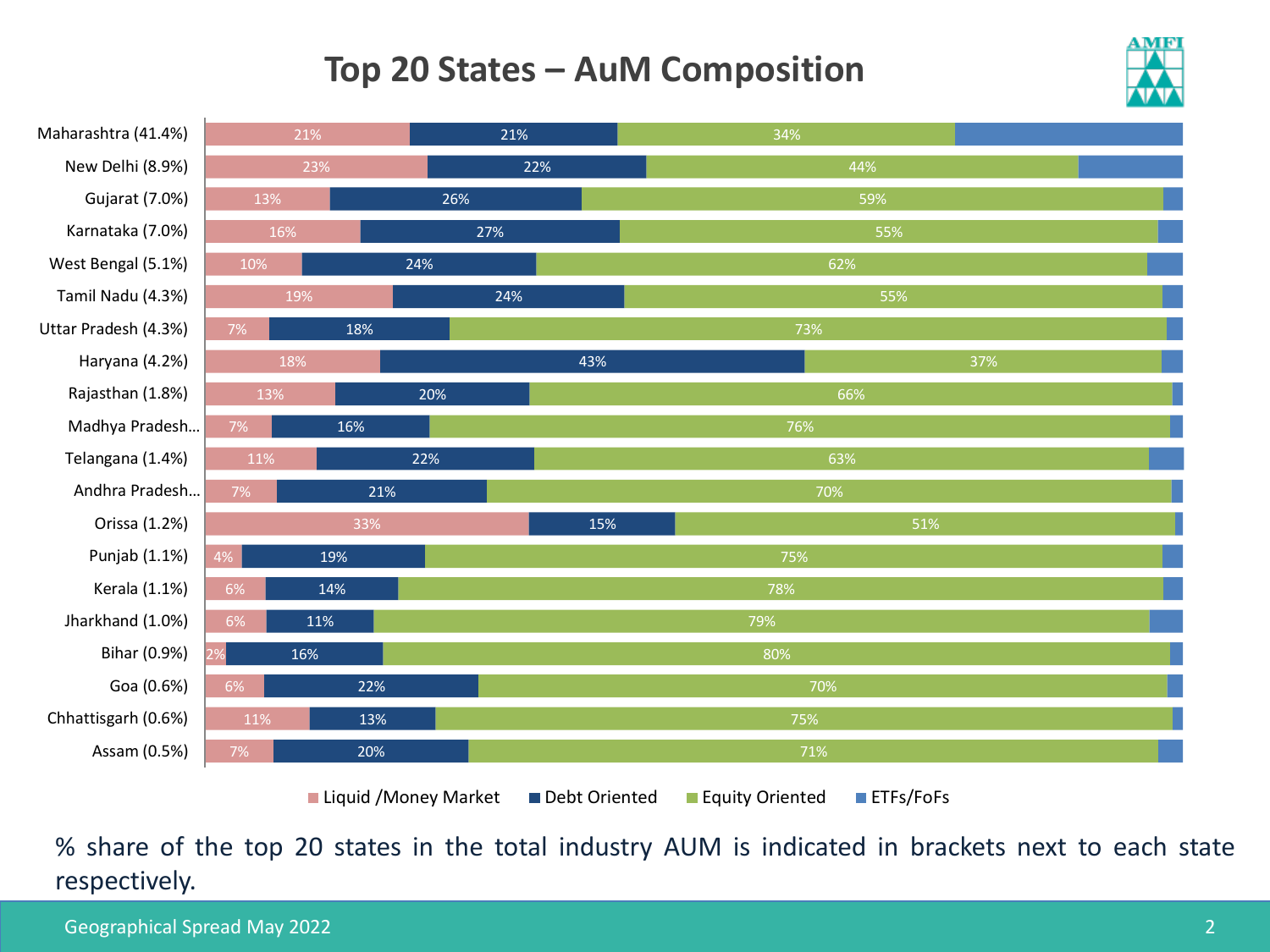## **AuM % of GDP**





**(Top 10 States)**

**(Bottom 10 States)**



*\* GDP Source RBI data - 2019-20.*